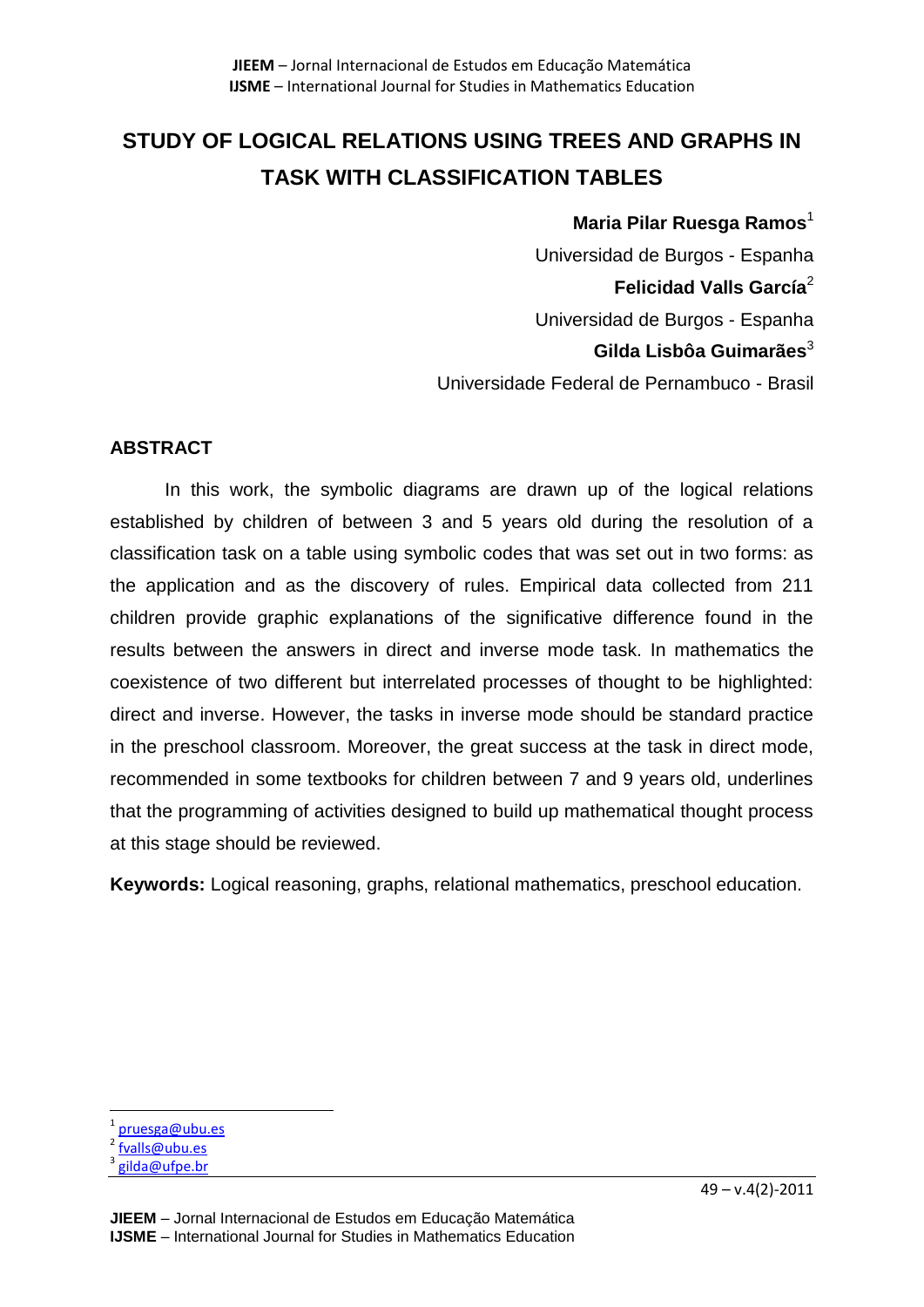## **JUSTIFICATION**

The constructivist paradigm, and, more specifically the Piagetian vision, identifies the construction of mathematical knowledge as lying in the practice of basic procedures such as classification, seriation, ordination or transformation (Flavell 1982). Thus, from that perspective, knowledge is not transmitted but it is constructed by the individual as a consequence of interaction with the surroundings and by acting on the objects.

Mathematics can be conceived of as a science which seeks to establish relations between facts and elements of very diverse types (Alsina, Burgués, Fortuny, Giménez, Torra, 1996). The analysis of two paradigmatic examples, in particular the progressive-regressive demonstrative method (Solow 1992) and procedures for analysis and synthesis introduced by the greek mathematician Pappus referred to by Polya (1984), enable the coexistence of two different but interrelated processes of thought to be highlighted in a diversity of situations in the field of mathematics, which we have termed direct and inverse (Ruesga 2004).

Direct and inverse processes are two forms of reasoning that the individual do. These can be characterized by the focus of each one. In the direct modes processes of the think, the focus is the beginning of the situation or the dates. In the other hand, the focus of the inverse mode processes is the results or the final situations. The two modes are continually mixed up in any resolutive, constructive or demonstrative process and constitute stages of reasoning that together make up the complete process and are sustained by methods of logical deduction.

These mechanisms require that any operation, direct and inverse, to be integrated into one single operation, formal or otherwise (Piaget 1979). In this way, before the formal operation, the children can constructed semi-empirical abstraction, that is, the subject need to integrate the two processes direct and inverse about nonformal operations by observation the objects and their implicit relations.

This non-formal mathematics operation that characterizes the pre-school educational stage allows us, nonetheless, to attend to the demands that mathematics will place on them in the future with regard to direct and inverse relational processes.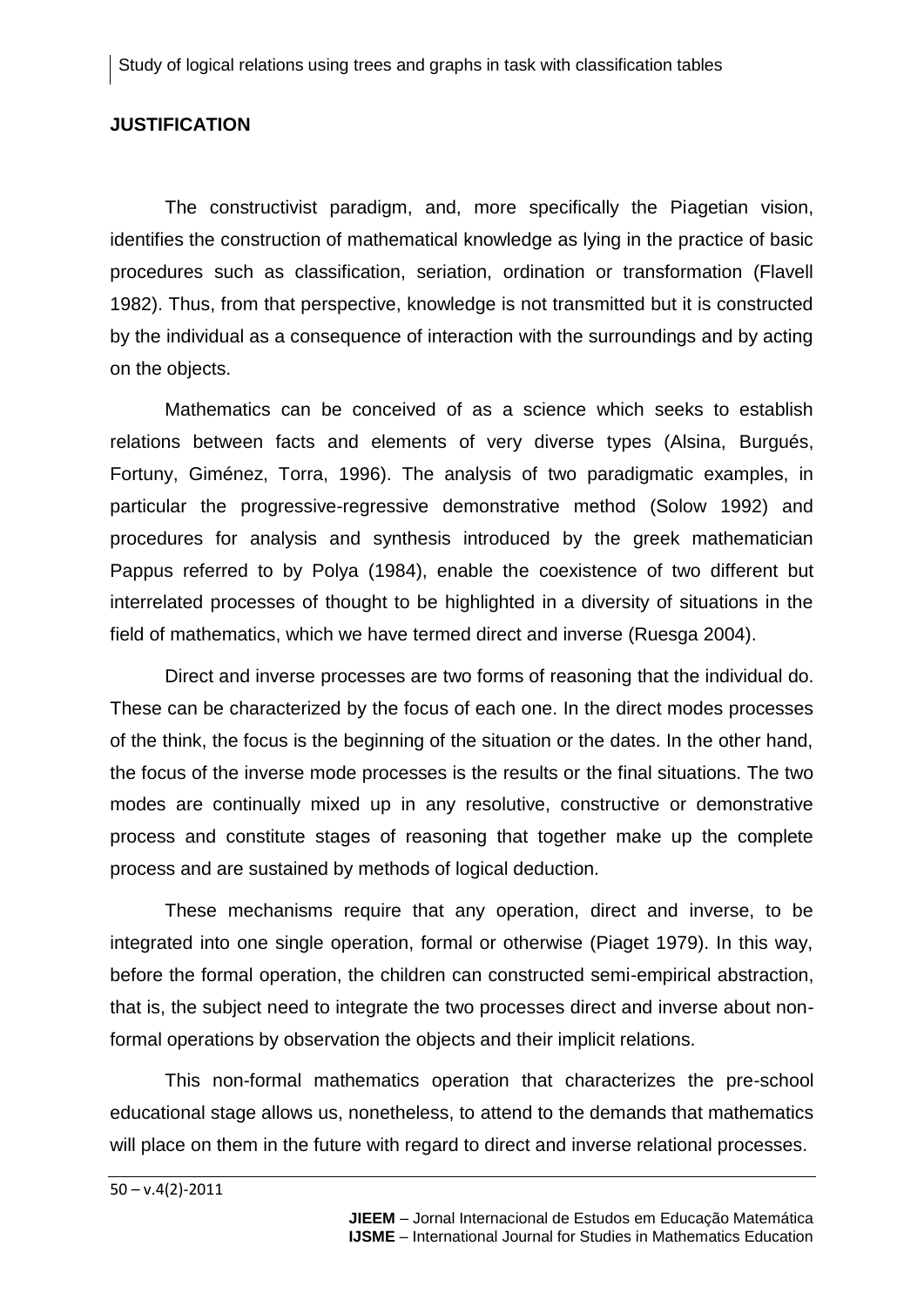In fact, the practice of those latter procedures is identifiable from the point of view of the two modes as tasks involving the application of express rules, in the case of the direct mode, and the discovery of rules, in the case of the inverse mode. In particular, a multiplicative classification task in direct mode consists of explaining the rules for classification by the rows and columns on a grid, through the use of symbolic codes that refer to the attributes or characteristics of the elements to which they are to be applied. In the case of the inverse mode, which leads from the effects to the causes, the task consists of discovering how the classification was made in the light of only some of the elements. However, the logical relational processes that take place in one mode or another, own of a one single task, could be different.

Even in the studies of Dienes (1987) as well as some texts for preschoolers propose tasks only in direct mode. We have found no work related to classificatory tasks in inverse mode with children of this age. We therefore designed some tests through which to analyze the behaviour of children, their chances of successfully completing the tasks, and the arguments they present confronted with each of the two modes.

The presentation of tasks relating to these procedures, in both modes, may be considered as an external stimulus that leads the child to put into practice relational processes of a logical-type through semi-empirical abstraction. These abstracts relations could be observed only when the children doing by concrete objects.

We propose in this paper to identify the logical relations that the subject establishes to solve the classificatory tasks in both modes: direct and inverse. We investigate through observation and analysis of the basic steps used in the corresponding resolutive processes and to represent these in symbolic form with a view to establishing the relational diagram that develops in the course of both processes. A comparison of the diagrams corresponding to each of the two modes will contribute to establishing a relationship between them that will allow us to explain our findings.

## **DESCRIPTION OF THE EXPERIMENT**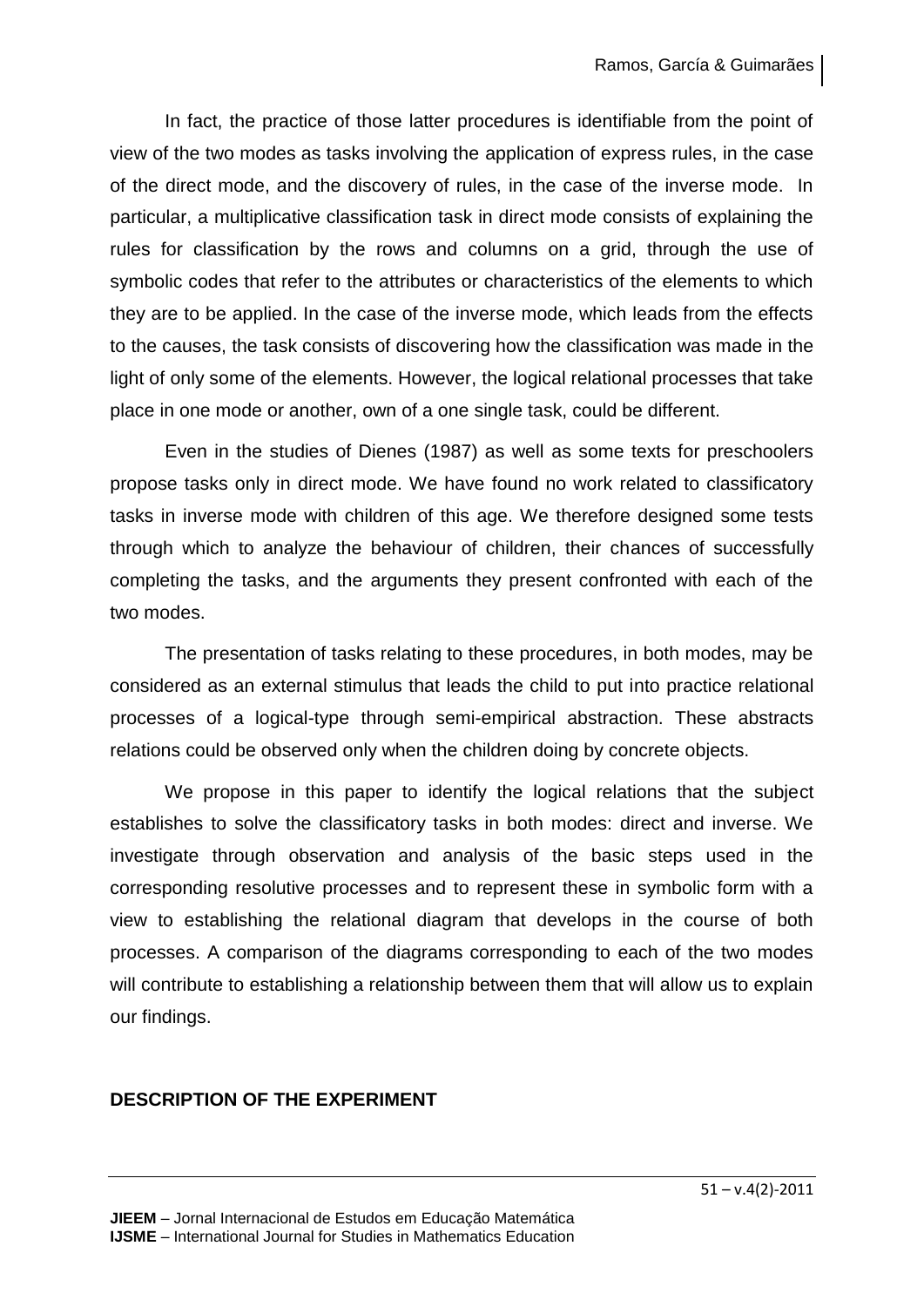Our descriptive experimental study, of an exploratory type, was carried out with only one single measurement, with which a multivariate process analysis was performed. A total of 211 children participated in the research from typical preschool classes belonging to seven public and private schools in the city of Burgos, of whom 70 were 3 years old, 76 were 4 years old and 65 were five years old. All of them were individually interviewed and the session was recorded on video.

## **The task**

A multiplicative classification task inspired by the work of Dienes (1987) was designed, to be solved in two modes: by the application of express rules and by their discovery.

Specifically, in direct mode, it consists of placing six thin triangles from a set of logical blocks in their corresponding squares on a grid of squares whose rows and columns display cards bearing symbolic signs, respectively relating to the attributes of size and colour. In inverse mode, two triangles are presented on their corresponding squares. The task therefore consists of positioning the cards and the remaining triangles.

The cards are the symbolic codes indicative of the variables:





**Figure 1-** Symbolic codes indicative of the size

to indicate large and small sizes; and the cards:







**Figure 2 -** Symbolic codes indicative of the colour

to indicate the three colours.

The task begins with an explanation of the meaning of these symbols, checking that the children recognize these variables on the thin triangles of the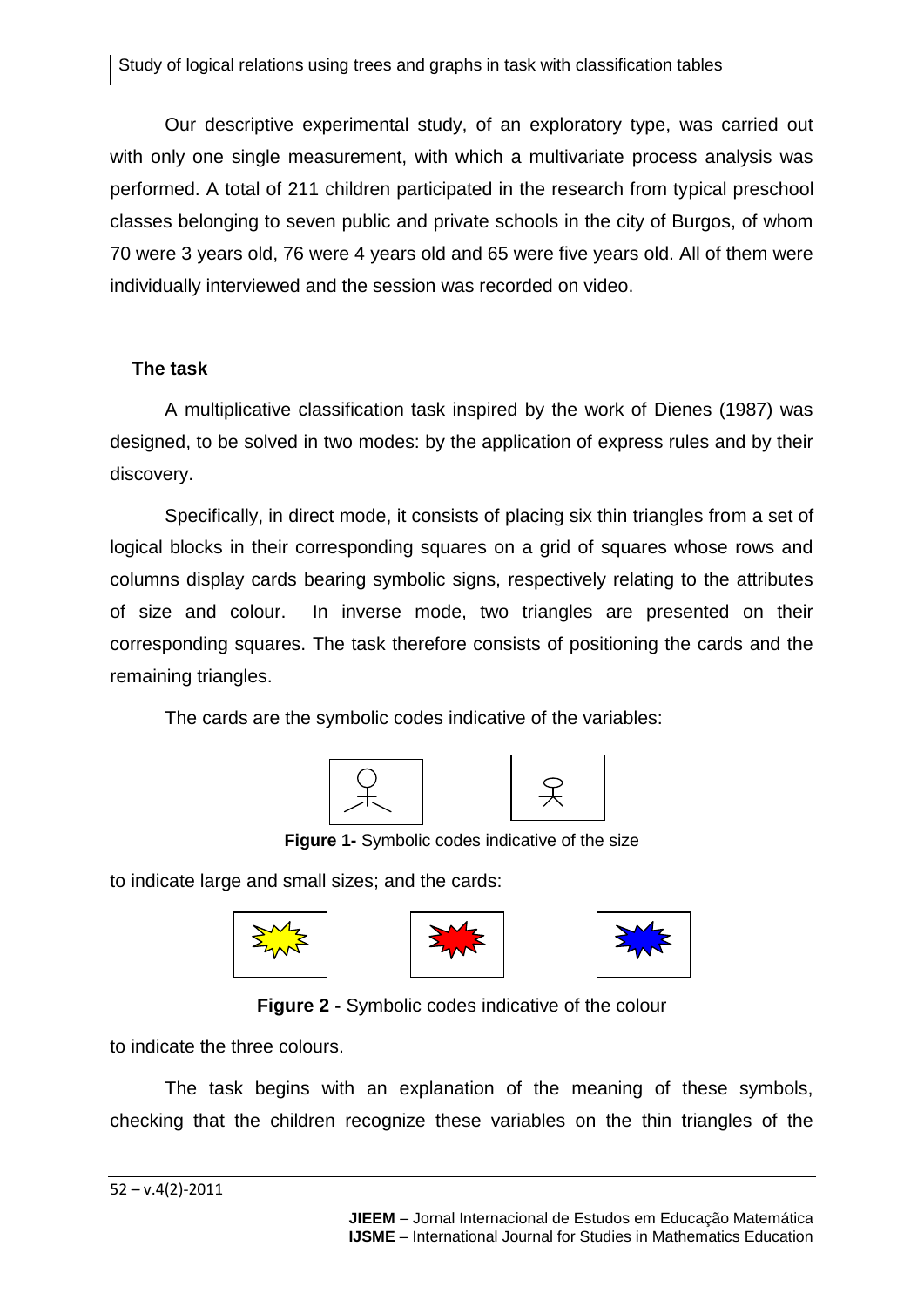logical blocks. Finally, the objective is explained and the grid is presented in the following form:



**Figure 3 -** Presentation of the task in direct mode

The task in inverse mode consists of putting all the elements in place that are outside the grid and is presented in the following form:



**Figure 4 -** Presentation of the task in inverse mode

## **Procedure used for the test**

The test began with the task in direct mode and after some others activities that we don't explain in this work, or 20 minutes later, was followed by the task in inverse mode. Video recording were made of the interviews.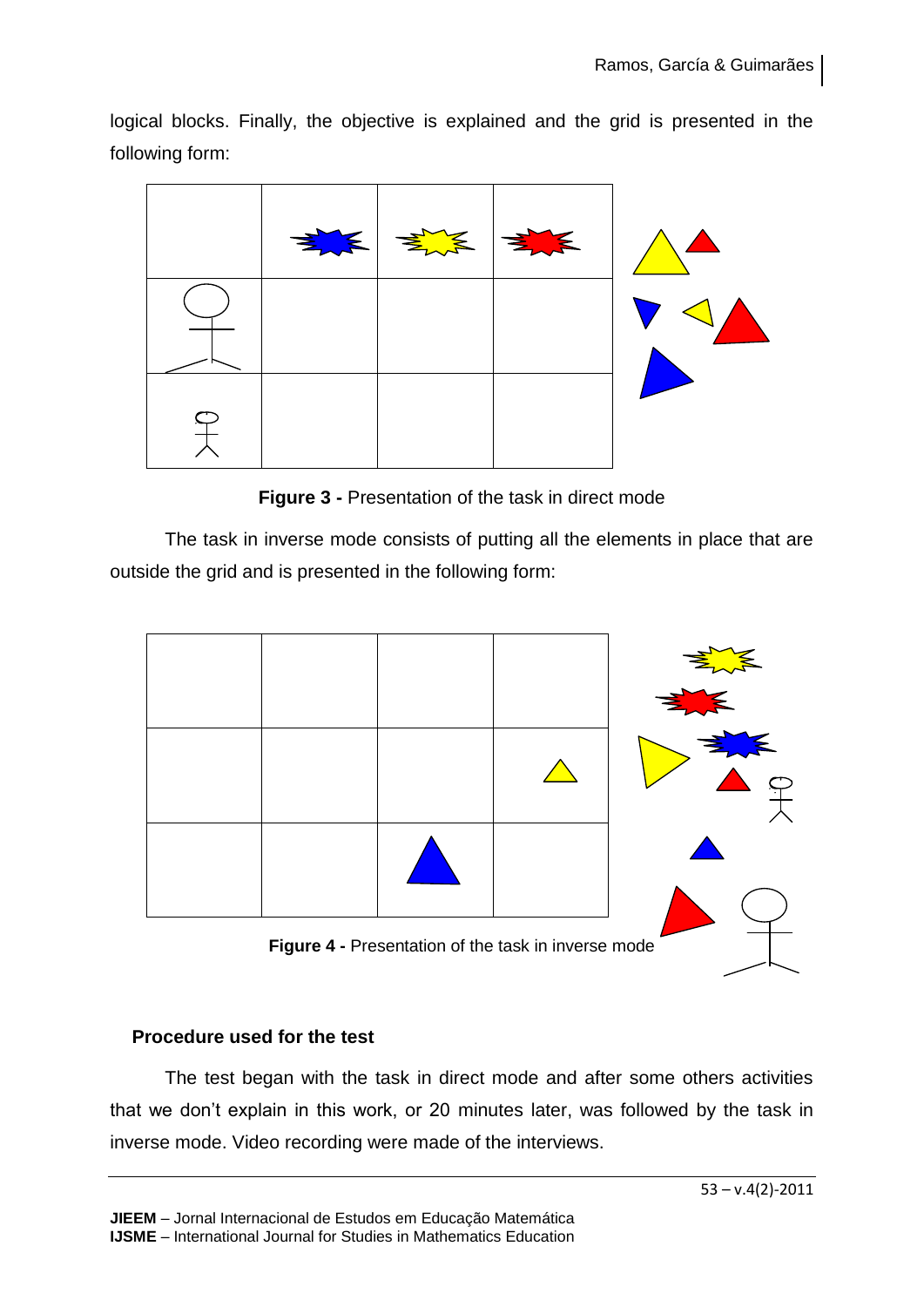Study of logical relations using trees and graphs in task with classification tables

The dialogues followed the script found in Annex I.

## **RESULTS**

In the following table, the *success rates* for successful completion of the tasks in both modes are shown by age groups:

| Direct mode |                 |                                 | Inverse mode |                 |                             |
|-------------|-----------------|---------------------------------|--------------|-----------------|-----------------------------|
| N           | $%$ of<br>group | % of 211                        | N            | $%$ of<br>group | % of 211                    |
| 67          | 95.7            | 31.8                            | 39           | 55.7            | 18.5                        |
| 74          | 97,4            | 35.1                            | 65           | 85.5            | 30.8                        |
| 62          | 95.4            | 29.4                            | 54           | 83.1            | 25.6                        |
| 203         | 96.2            | 96.2                            | 158          | 74.9            | 74.9                        |
|             |                 |                                 |              |                 |                             |
|             |                 | $\chi^2$ = 4.588 P $\leq$ 0.598 |              |                 | $\chi^2$ = 27.189 P 	 0.001 |

**Table 1 -** Achievements in the classificatory tasks in the two modes and comparison of mean results by age

The task in direct mode is successfully solved by practically all the children of all ages though a significant difference in the success rates is found by age. Children of 3 years old attain percentage success rates in their actions that are equal to those of 5 year olds. This confirms that classification is one of the earliest logical-type activities to appear (Piaget 1979).

However, the task in inverse mode achieves significantly different success rates according to age. Although it is the group of three-year-olds that achieves the lowest success rate, that is over 55%.

Comparison of the success rates by mode allows us to affirm that the inverse mode is significantly more difficult to solve than the direct mode ( $\chi^2$  = 17,204 P $\leq$ ,001)

In the following table, the success rates for completion of the tasks in both modes are shown by age groups:

54 – v.4(2)-2011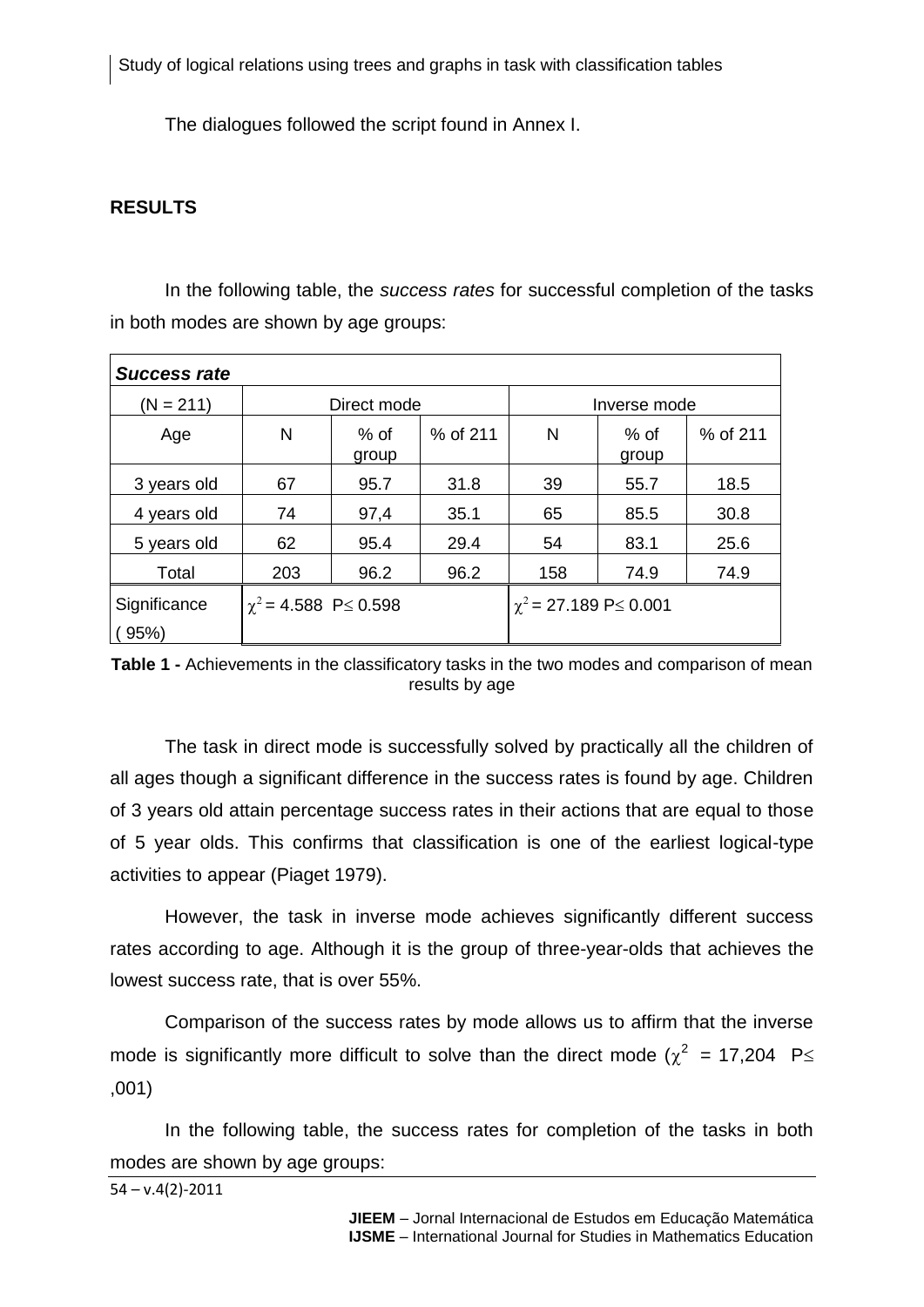

*Graph 1: Classificatory task success rates in both modes by age groups*

Among the different categories established to analyze the *arguments* that the children use in their actions, the most highly valued is that which is closest to inference, expressed using the future voice, for example *'because the reds will go here'.*

Comparing the argumentations in both modes we found a significant difference in the types of arguments employed ( $\chi^2$  = 112.378; P 
ig 0.001). The argumentative expressions considered as 'better' are more frequent in inverse mode. In addition, the same subjects will not always express their arguments to the best of their ability. Even though the child can put forward better arguments, if they are not used in direct mode then it implies that the task is less demanding and does not require as much effort. The following graph compares the argumentation in both modes.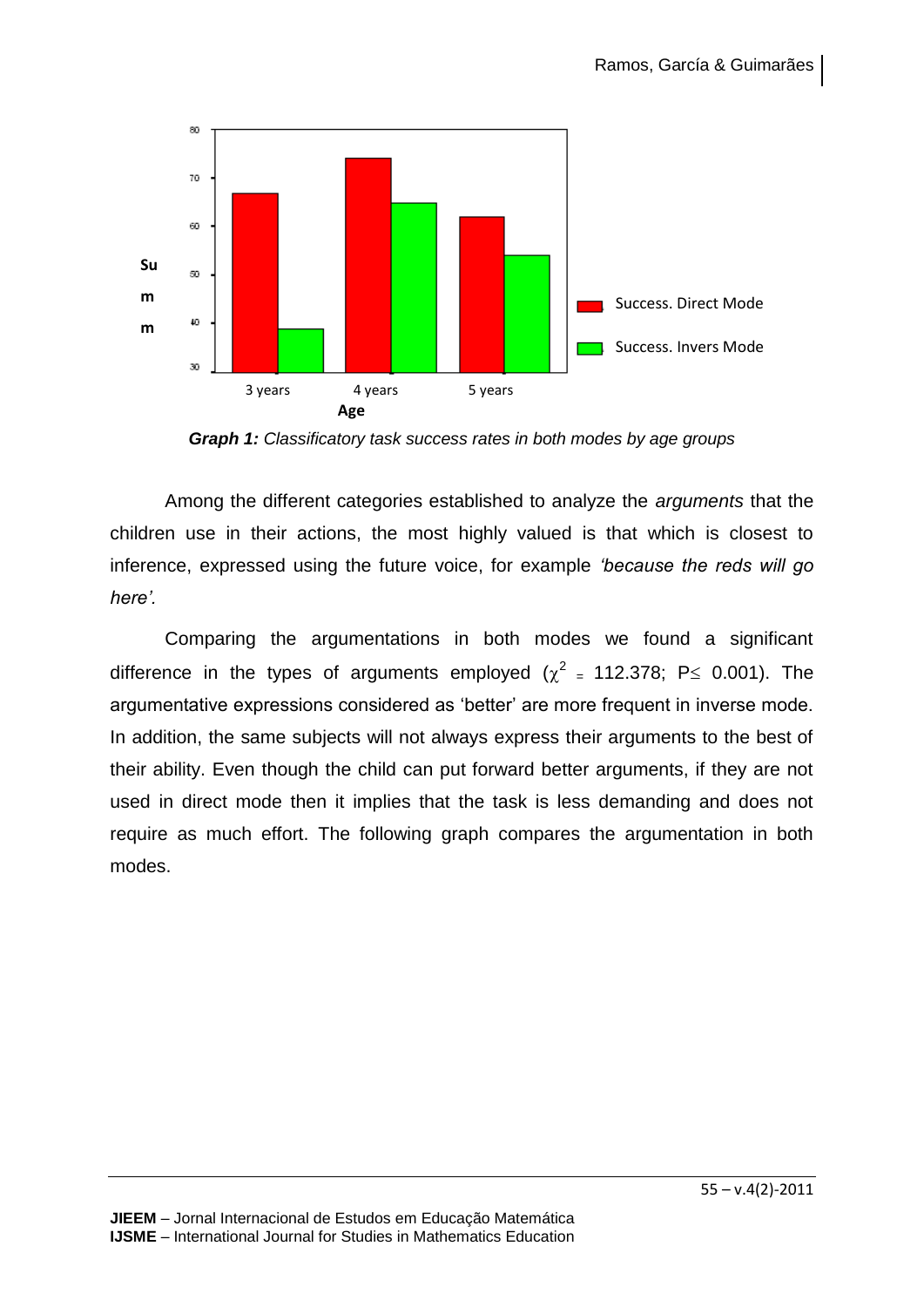

**Graph 2 -** Comparison of the argumental categories by mode

The data shows a significant difference, in both modes, between age groups in the types of arguments employed by the 3-year-old children as opposed to those of other age groups (In direct mode between 3 and 4-years-old:  $\chi^2$  = 24.495; P lexel 0.001 and between 3 and 5 years old  $\chi^2$  = 30.536; P o.001. In inverse mode between 3 and 4 years old  $\chi^2$  <sub>=</sub> 47.345; P≤ 0.001 and between 3 and 5 years old  $\chi^2$  = 52.602; P≤ 0.001). This group uses less elaborate categories of arguments with greater frequency than the other age groups and is distinguished, above all, by their use of argumentation based on perceptual types of reasons with expressions such as *'because this one's here'* (pointing with a finger to the pieces or elements already in place).

However, as we know, the difference in argumentative expression of the group of 3 year olds, does not suppose less success in the resolution of this group's task in the case of direct mode.

## **RELATIONAL DIAGRAMS**

The different *procedures* used by the children to resolve the tasks show a significant difference, according to age, in the case of the direct mode ( $\chi^2$  = 13,487  $P \leq .001$ ) but this is not so in inverse mode. The relations that need to be established to resolve the tasks can be symbolized in the form of relational diagrams (For the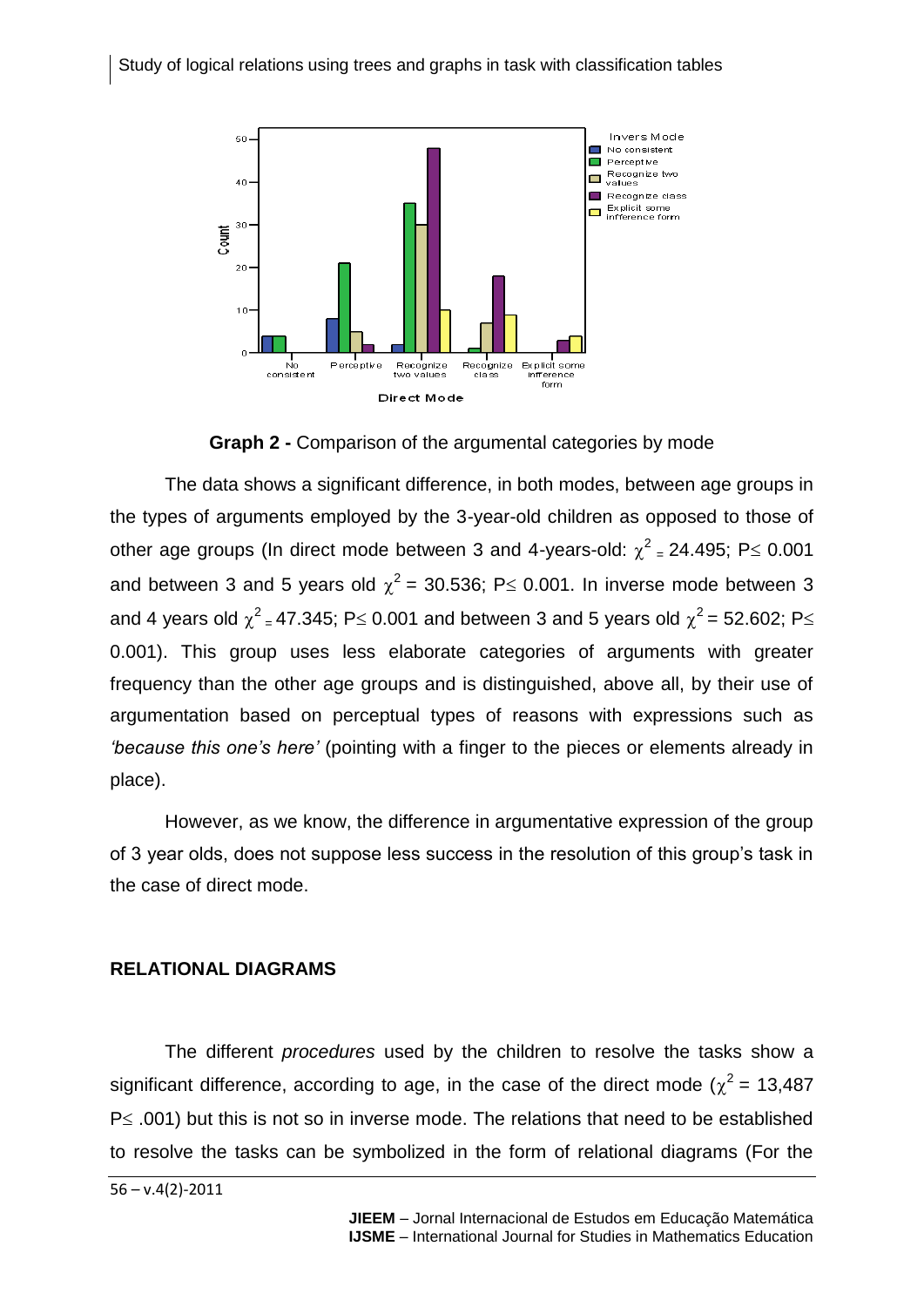meaning of the symbols see Annex II). The fact that, in inverse mode, it is necessary to position more elements than in direct mode. In addition, those elements have different degrees of concretize (ones are concrete elements, like triangles, an others are more generals- symbols of class, like targets of colour or size). Between the different resolutive methods possible to be identified, we can found someone that shows the inferential reasoning of the child. When the child begins with the red coloured card, they have successful, because this is the most general and occult element when the task is presented.

We describe below how some child answer the tasks and the logical reasoning they used during the resolutive process.



### **How Daniel (5:2) solves the classification: Direct mode**

**Graph 3 -** How Daniel (5:2) solves the classification: Direct mode

The child observes the grid, the triangles and establishes the relations (of the large blue triangle) belonging to the classes whose colour and size codes are represented by their respective symbols. He associates the connection of both attributes, identifies them in relation to the mentioned piece and identifies this element with the position (1,1) (first row and first column) on the grid. He then goes on to position the large blue triangle successfully in the correct place. The process repeats itself with the remaining pieces: small blue triangle, small yellow one, large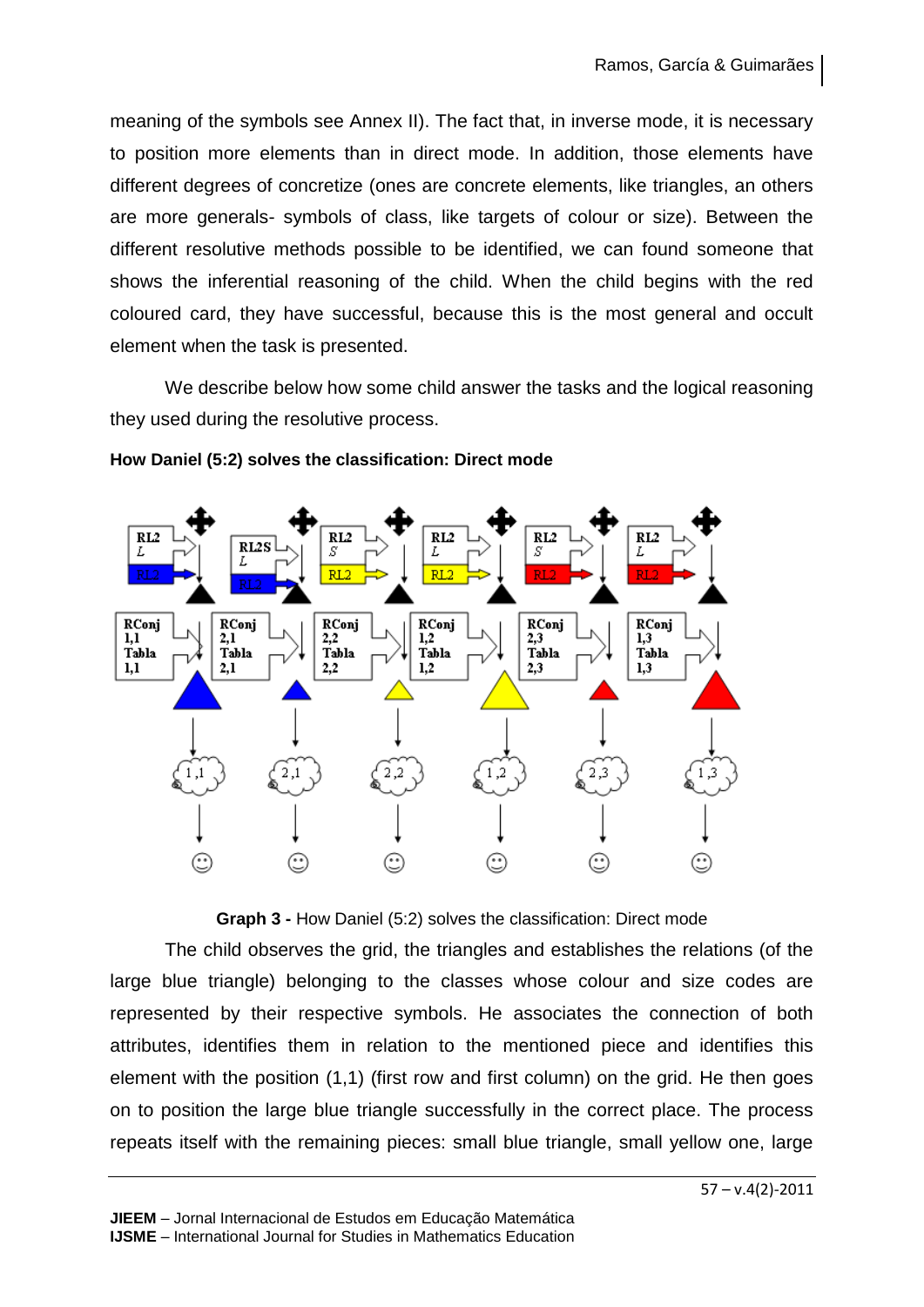yellow one and large red one, there by completing the grid, by columns, according to colour.

It is only this procedure that can lead to the right answer. The only possible variation to the procedure is the order in which the pieces can be transformed, for example, by starting with the smaller ones or another one, however the directionality used in our culture supports the order that is shown in this example. There are no other alternative procedures in any other sense. In this way, the latter tree is representative of the procedure that, with the exception of the previously mentioned variations, all the children use.

The procedure that is used to solve the transformation in inverse mode implies establishing the following relational networks



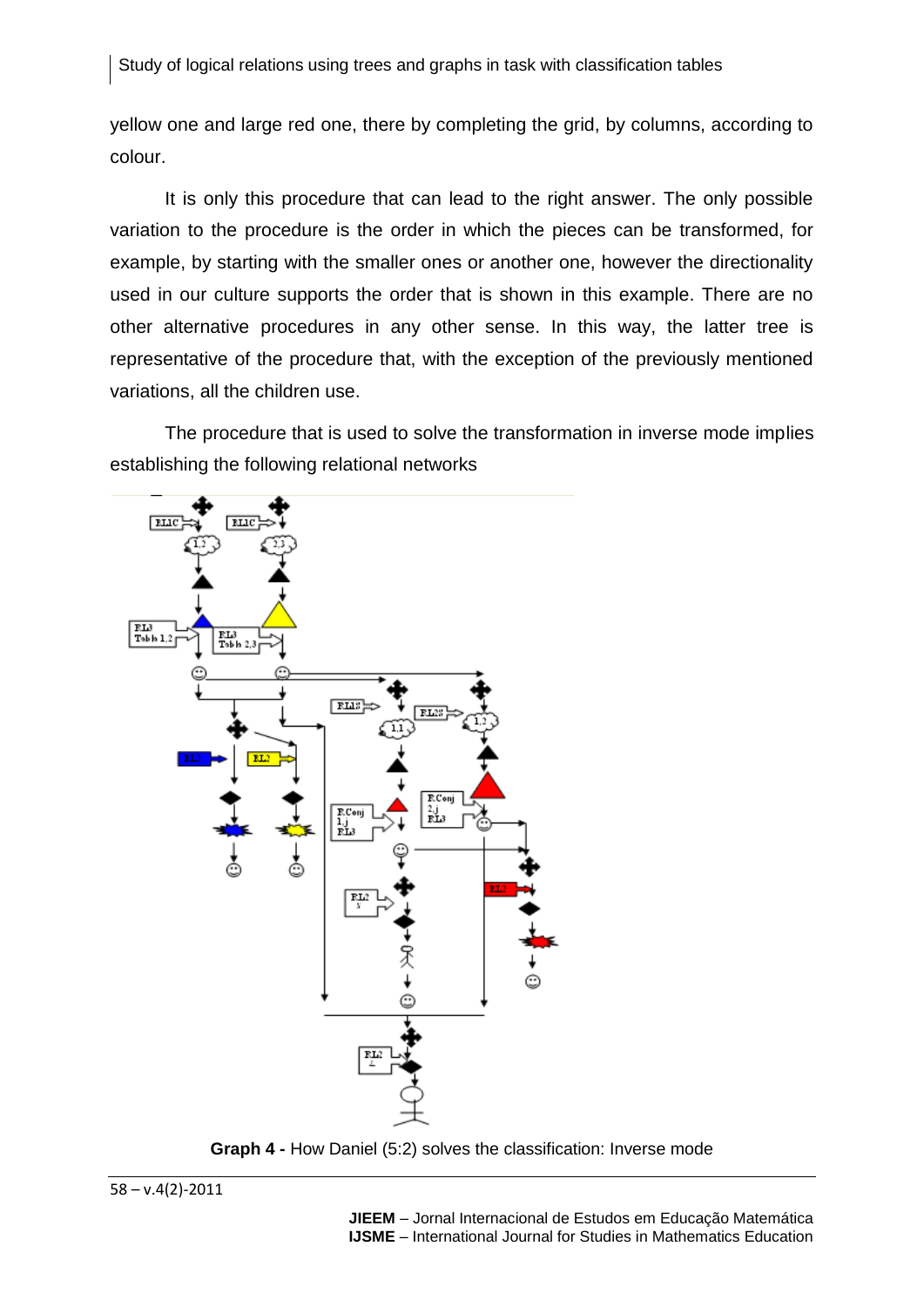After observing the situation, the child begins to establish a relationship of size and associates it with the relevant square of the grid before correctly positioning the large blue triangle, and continuing with the large yellow triangle and then with the colour cards that identify both columns. The child continues with the same process, positioning the two red triangles, after the red colour card and finally, the two cards indicative of size.

This procedure always begins with the most specific concrete elements (the triangles), whose place can be identified through basic strategies of perception of similarities. The most symbolic element that is the red colour card is only identified a little further on and with less initial data.



#### **How Inés (4:8) solves the classification: Inverse mode**

**Graph 5 -** How Inés (4:8) solves the classification: Inverse mode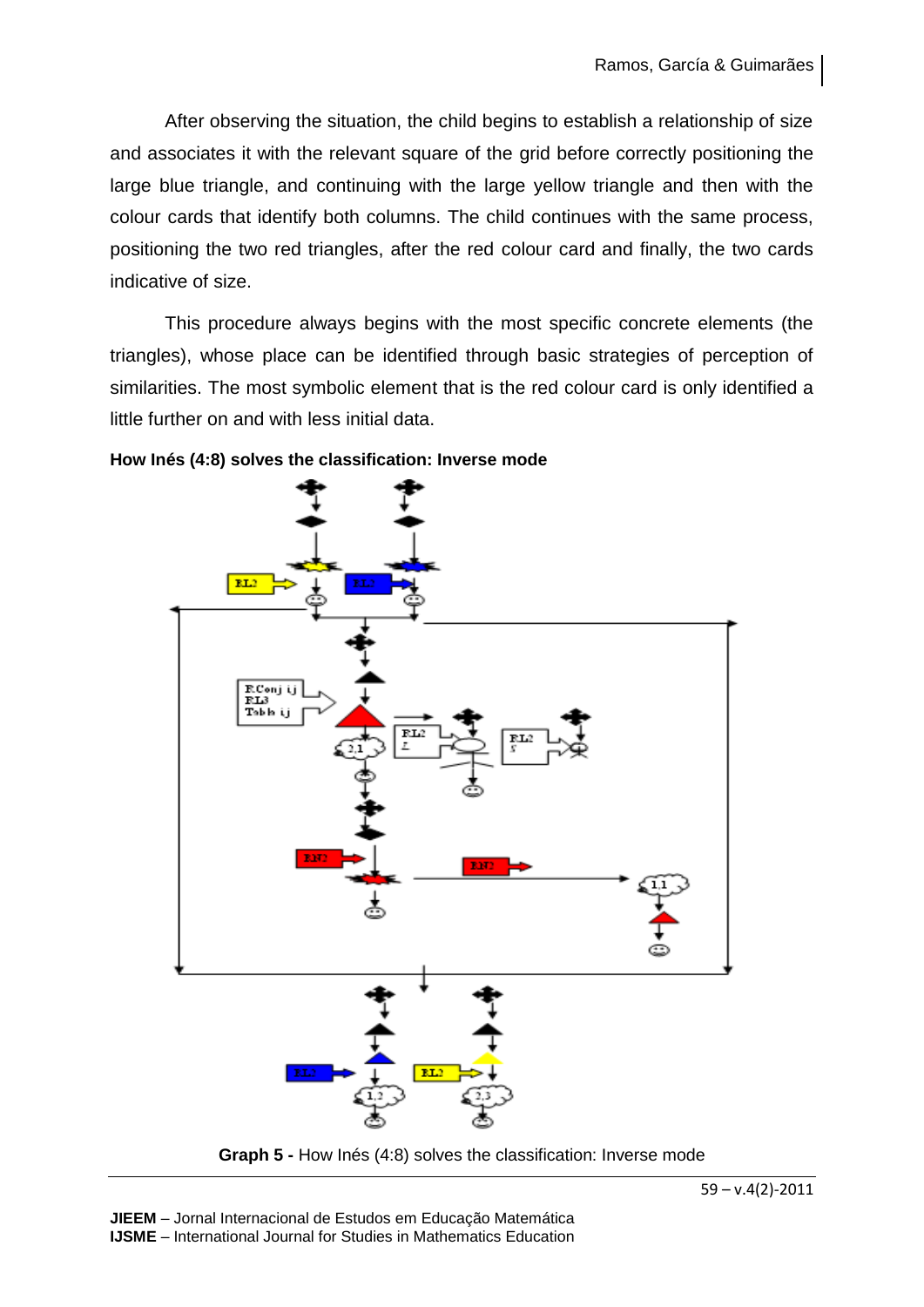The girl starts to identify and position in their respective places the cards that symbolize the colour (first the yellow one and then the blue one) corresponding to the pieces on which she has information. She observes the elements and identifies the place that corresponds to the large red triangle, and continues with the red card, the small red triangle, the card for large sizes, for small sizes and, finally, the small blue and large yellow triangles.

It could be said that the girl displays a procedure that is more detached from a perceptual one, as she starts by using the cards with the colour symbols, and it seems that the justification was the positioning of the large red triangle immediately before, but almost at the same time as the red card.



**How Francisco (5:0) solves the classification: Inverse mode**

**Graph 6.-** How Francisco (5:0) solves the classification: Inverse mode

The child demonstrates a very regular procedure consisting in placing the cards indicating colour (beginning with those linked more to the pieces that he has as information), after the cards indicating size and finishes with the pieces. It might be thought that he places the red colour card unaided by other references and helped by the visual appearance of the grid of squares (Piaget 1975).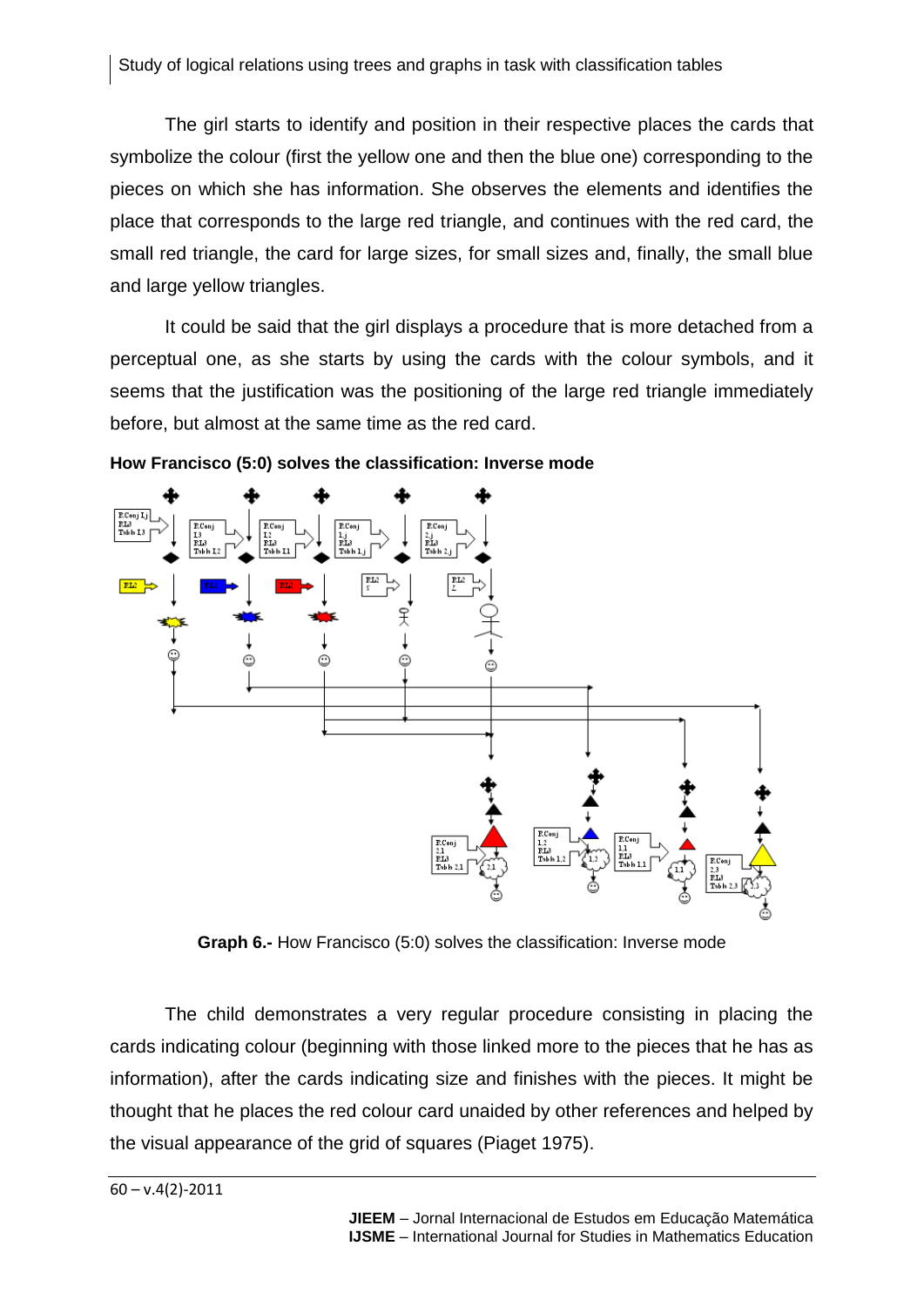It can be seen in this procedure how the inverse mode contains the direct mode. In effect, once all the cards are positioned, the task is already equivalent to the direct mode.



**How Enrique (3:11) solves the classification: Inverse mode**

**Graph 7.-** How Enrique (3:11) solves the classification: Inverse mode

He starts by placing the red colour card, the element that more than any other stresses inferential reasoning.

This child, who at the time had not yet reached the age of 4, uses a highly regular procedure, even greater than in the latter case, since, as may be seen in the graph, the positioning of the most specific elements (the four triangles) is done completing the columns, that is to say, it follows the colour code. The thought processes that it reveals demonstrate a regularity that is characteristic of mathematical thought to the extent that this is only applicable to regular phenomena.

It is notable that all the children who began the task in this way (21, or 10% of the total) successfully completed it.

## **CONCLUSIONS**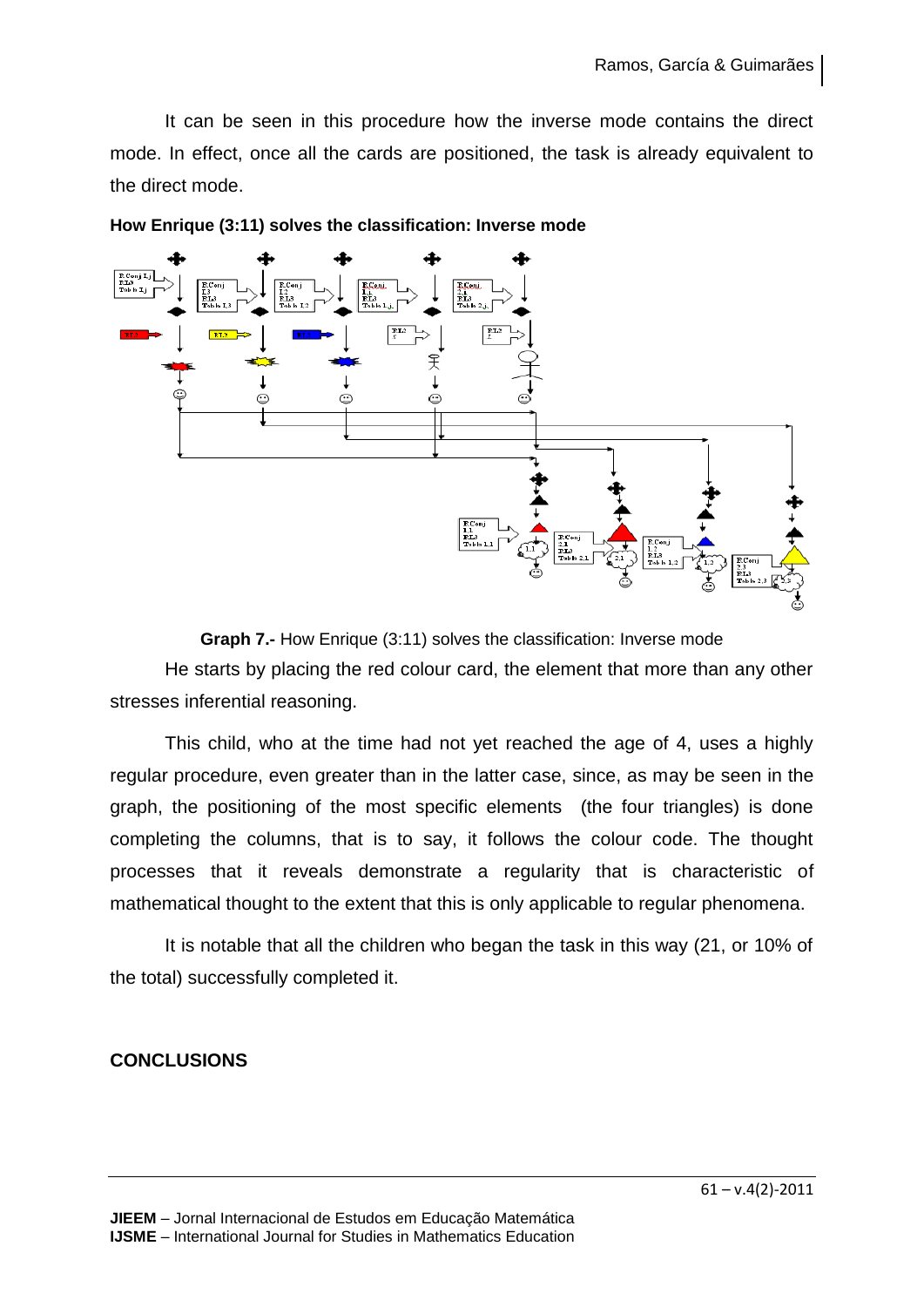Relational trees allow the logical relations to be analysed that children establish on a step by step basis in the resolutive process as well as identifying the causes behind their errors. The results of the experiment, according to which the inverse mode is significantly more complex than the corresponding direct mode are explained by the greater relational complexity that is in turn reflected in the diagrams.

The complete lack of experience of the children in tasks presented in inverse mode leads us to speculate that the habitual practice of these tasks would allow the children to tackle them with greater success.

In mathematics the coexistence of two different but interrelated processes of thought to be highlighted: direct and inverse. However, the tasks in inverse mode should be standard practice in the preschool classroom. Moreover, the great success at the task in direct mode, recommended in some textbooks for children between 7 and 9 years old, underlines that the programming of activities designed to build up mathematical thought process at this stage should be reviewed.

#### **REFERENCES**

- ALSINA, C., BURGUÉS, C., FORTUNY, J.M., GIMÉNEZ, J. AND TORRA, M. *Enseñar matemáticas.* Barcelona: Graó, 1996.
- DIENES, Z.P. *Los primeros pasos en matemática. Tomo I Lógica y juegos lógicos*. Barcelona: Teide, 1987.
- FLAVEL, J. H. *La psicología evolutiva de J. Piaget.* Barcelona: Paidós, 1982.
- PIAGET, J. *L'equilibration des structures cognitives*. París. Presses Universitaires de France, 1975.
- PIAGET, J. *Investigaciones sobre la abstracción reflexionante* 1. Buenos Aires: Huemul, 1979.
- POLYA, G. *Cómo plantear y resolver problemas.* México: Trillas, 1984.
- RUESGA, P. *El inicio del razonamiento en la infancia.* Burgos: Publicaciones de la Universidad de Burgos, 2004.
- SOLOW, D. *Como entender y hacer demostraciones en matemáticas.* México: Limusa, 1992.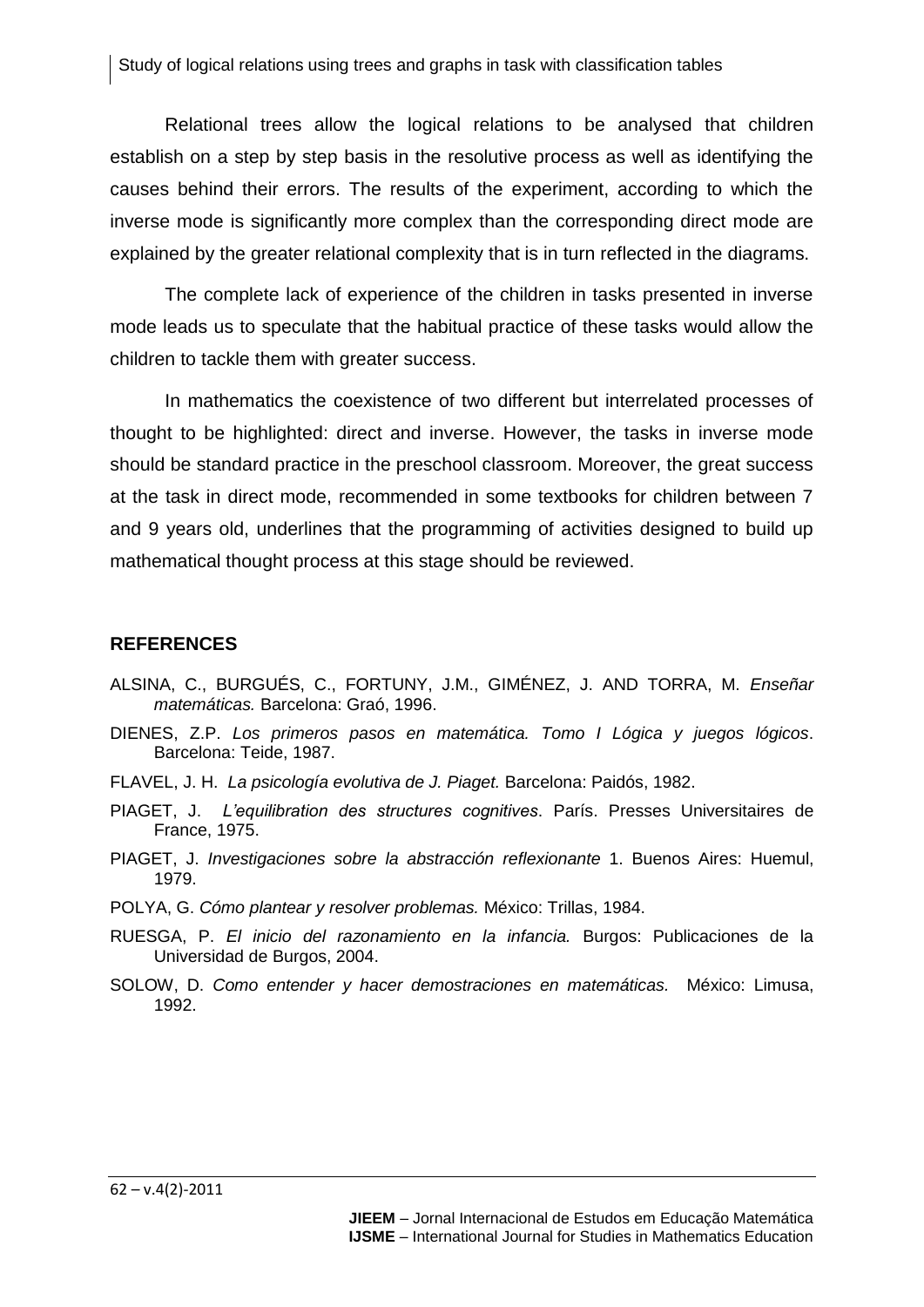## **ANNEX I**

## **Classification. Direct mode**

| <b>Interview</b>                          | <b>Observations</b> | <b>Analysis</b>                     | Argumentation |
|-------------------------------------------|---------------------|-------------------------------------|---------------|
| Interviewer (I).- How old are you?        |                     |                                     |               |
| Child $(C)$ . Three.                      |                     |                                     |               |
| I.- Let's see if you like the games that  |                     |                                     |               |
| I've invented. You tell me later, eh?     |                     |                                     |               |
| I. - Look, do you know what this is       |                     |                                     |               |
| (Sits down).                              |                     |                                     |               |
| [Shows the cards for colour and sizes].   |                     |                                     |               |
| (Sits down).                              |                     |                                     |               |
| I.- Yes? Well, let's see, these are two   |                     |                                     |               |
| dolls, aren't they?                       |                     |                                     |               |
| $C - Yes$                                 |                     |                                     |               |
| I. But this one is                        |                     |                                     |               |
| $C - Small.$                              |                     | Explicitly identifies the values of |               |
| I. Small, and this other one              |                     | the attribute 'size'.               |               |
| $C - Big.$                                |                     |                                     |               |
| I. - This                                 |                     | Explicitly identifies the values of |               |
| [Goes over the cards indicating colour]   |                     | the attribute 'colour'.             |               |
| with a finger.                            |                     |                                     |               |
| C.- Red Yellow Blue.                      |                     |                                     |               |
| I.- That's right.                         |                     |                                     |               |
| I.- So I am going to place the cards      |                     |                                     |               |
| here Like that                            |                     |                                     |               |
| [The matrix is shown in the following]    |                     |                                     |               |
| way: vertically, large sizes above, small |                     |                                     |               |
| sizes below, horizontally, blue, yellow   |                     |                                     |               |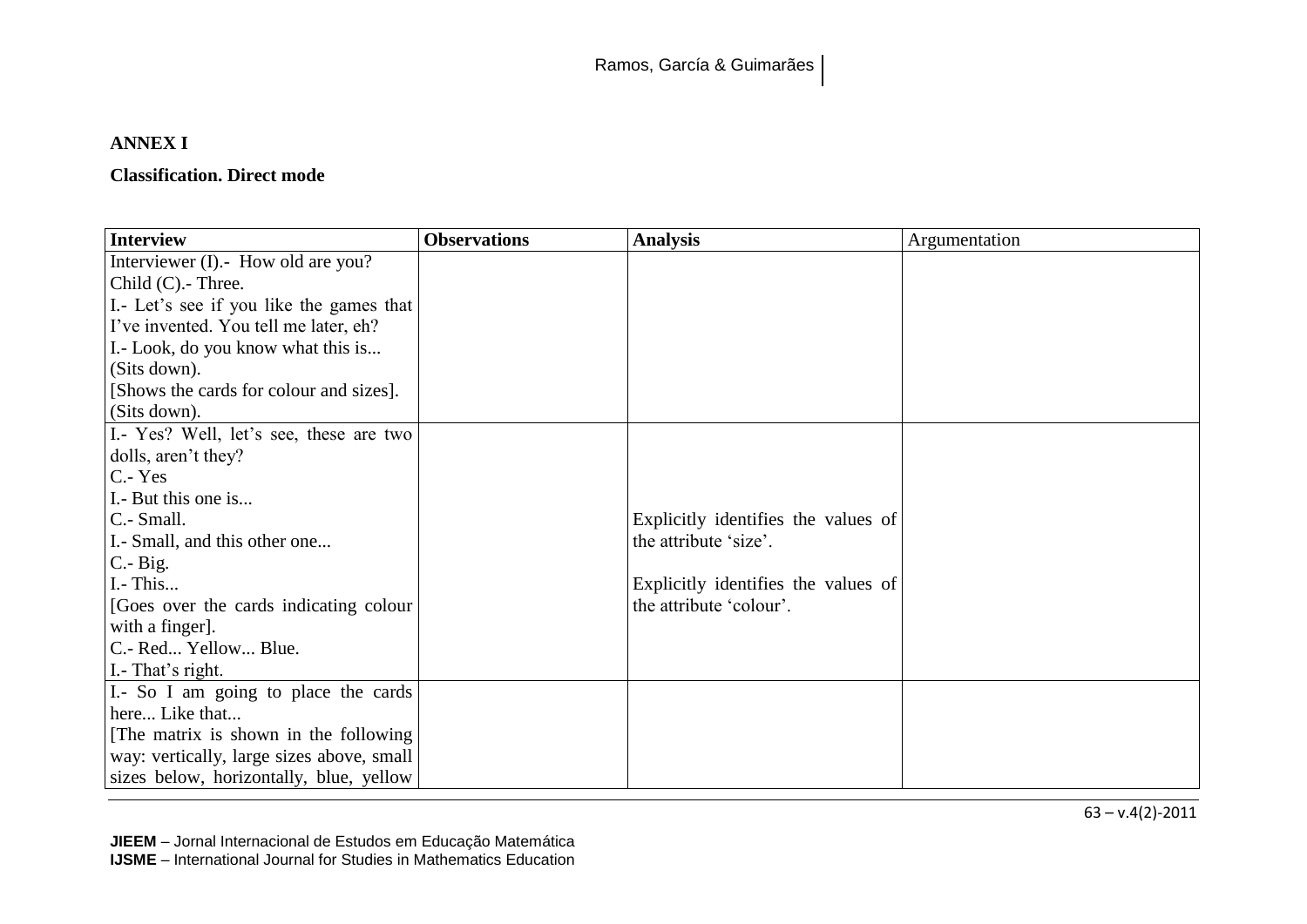| <b>Interview</b>                                                                                          | <b>Observations</b>               | <b>Analysis</b> | Argumentation                        |
|-----------------------------------------------------------------------------------------------------------|-----------------------------------|-----------------|--------------------------------------|
| and red]                                                                                                  |                                   |                 |                                      |
| (Sits down).                                                                                              |                                   |                 |                                      |
| I.- Good well look, now you have to put                                                                   |                                   |                 |                                      |
| these triangles in their places, these are                                                                |                                   |                 |                                      |
| small and these are big                                                                                   |                                   |                 |                                      |
| [The child has now identified the size]                                                                   |                                   |                 |                                      |
| Each one in a square but pay attention                                                                    |                                   |                 |                                      |
| to what the cards say.                                                                                    |                                   |                 |                                      |
| Picks up the large blue triangle and                                                                      | Uses the first box of the Correct |                 |                                      |
| places it in $(1,1)$                                                                                      | matrix                            |                 |                                      |
| I.- Why do you put it there?                                                                              |                                   |                 | Expresses a value, corresponding to  |
| N.- Because it is blue.                                                                                   |                                   |                 | the colour of the shape              |
| I.- And what else?                                                                                        | The interviewer helps the         |                 |                                      |
| C.- And big.                                                                                              | child to take account of          |                 |                                      |
|                                                                                                           | the other criterion.              |                 |                                      |
| [Places the large red triangle on $(1,3)$ ,                                                               | Uses the last square and Correct  |                 |                                      |
| the large yellow one on $(1,2)$ , the small the square in the middle It seems that the criteria 'size' is |                                   |                 |                                      |
| yellow one on $(2,2)$ , the small red one of the first row and then used to order the cards.              |                                   |                 |                                      |
| on $(2,3)$ and the small blue one on $(2,1)$ ]                                                            | fills the second row. It          |                 |                                      |
|                                                                                                           | that<br>no<br>order<br>seems      |                 |                                      |
|                                                                                                           | whatsoever is followed            |                 |                                      |
|                                                                                                           | for<br>the<br>colour.             |                 |                                      |
|                                                                                                           | Immediately, without any          |                 |                                      |
|                                                                                                           | doubts                            |                 |                                      |
| I.- Why do you put this one here?                                                                         |                                   |                 | Expresses the value of the shape and |
| [I points to the large yellow triangle on                                                                 |                                   |                 | of the colour                        |
| $(1,2)$ ]                                                                                                 |                                   |                 |                                      |
| N.- Because it is big and yellow.                                                                         |                                   |                 |                                      |
|                                                                                                           |                                   |                 |                                      |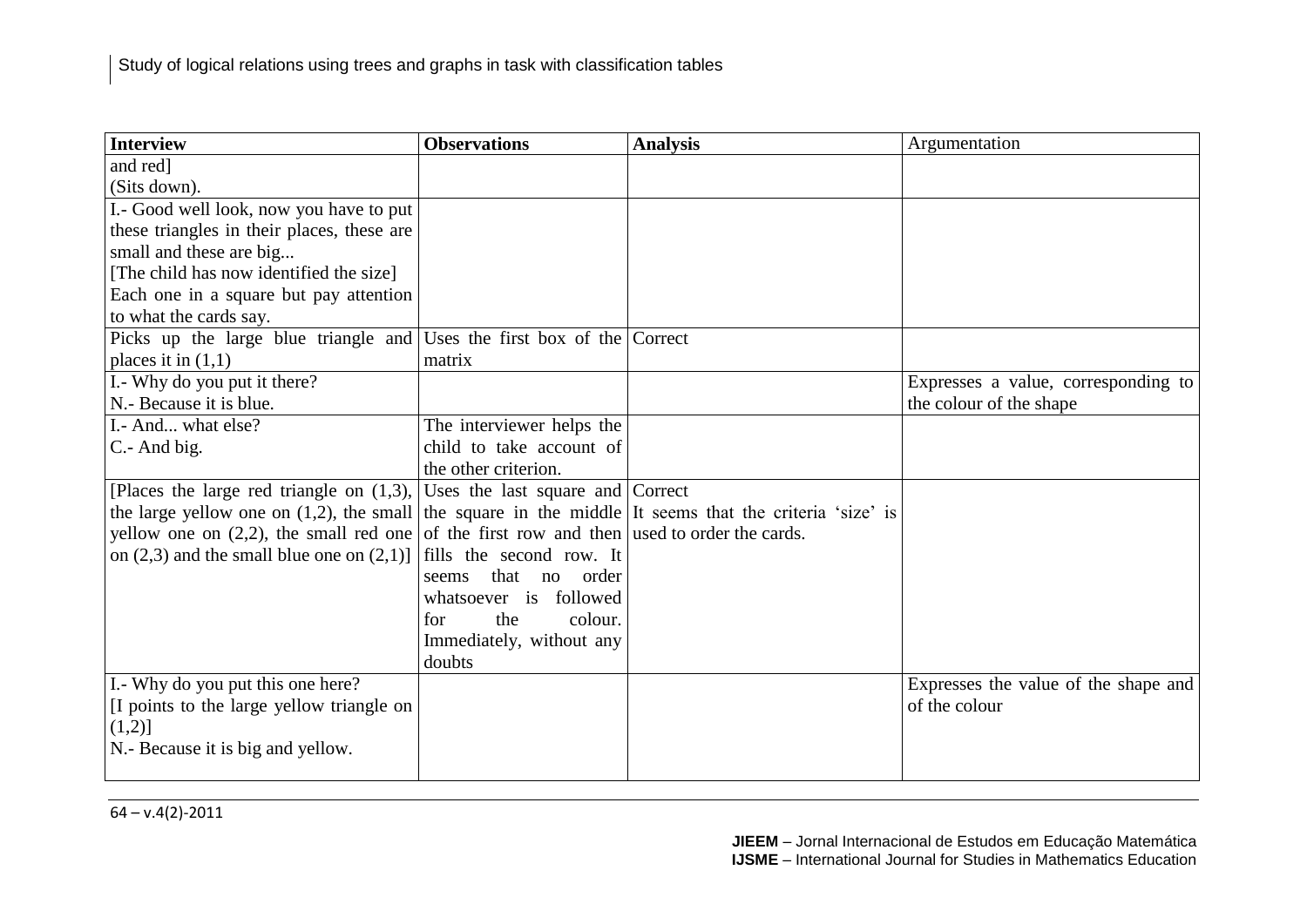| Interview                                 | <b>Observations</b> | <b>Analysis</b> | Argumentation                        |
|-------------------------------------------|---------------------|-----------------|--------------------------------------|
| I. And this other one. Why do you         |                     |                 | Expresses the value of the shape and |
| $\vert$ put it there?                     |                     |                 | of the colour                        |
| [I points to the small blue one $(2,1)$ ] |                     |                 |                                      |
| C.- Because it is small and blue.         |                     |                 |                                      |

## **Inverse mode**

| <b>Interview</b>                             | <b>Observations</b> | <b>Analysis</b>                    | Argumentation |
|----------------------------------------------|---------------------|------------------------------------|---------------|
| I.- We are going to play a guessing          |                     |                                    |               |
| game. Look, I give you the cards             |                     |                                    |               |
| because now you are going to have to         |                     |                                    |               |
| put them in place.                           |                     |                                    |               |
| The child knows how to recognize the         |                     |                                    |               |
| values shown on the cards]                   |                     |                                    |               |
| I.- I am going to put the triangles in       |                     |                                    |               |
| place. Only two, eh?. And you, paying a      |                     |                                    |               |
| lot of attention to where I put them, you    |                     |                                    |               |
| have to guess where you have to put the      |                     |                                    |               |
| cards and the other triangles. O.K.?         |                     |                                    |               |
| (Looks with great attention and sits         |                     |                                    |               |
| down).                                       |                     |                                    |               |
|                                              |                     |                                    |               |
| the small blue triangle is placed on $(2,2)$ |                     | Starts placing the red colour card |               |
| and the large yellow one on $(1,3)$ ].       |                     | in a column without information.   |               |
|                                              |                     |                                    |               |
|                                              |                     |                                    |               |
| [C puts the red colour card in place].       |                     |                                    |               |
| I.- And that one, why do you put it          |                     |                                    |               |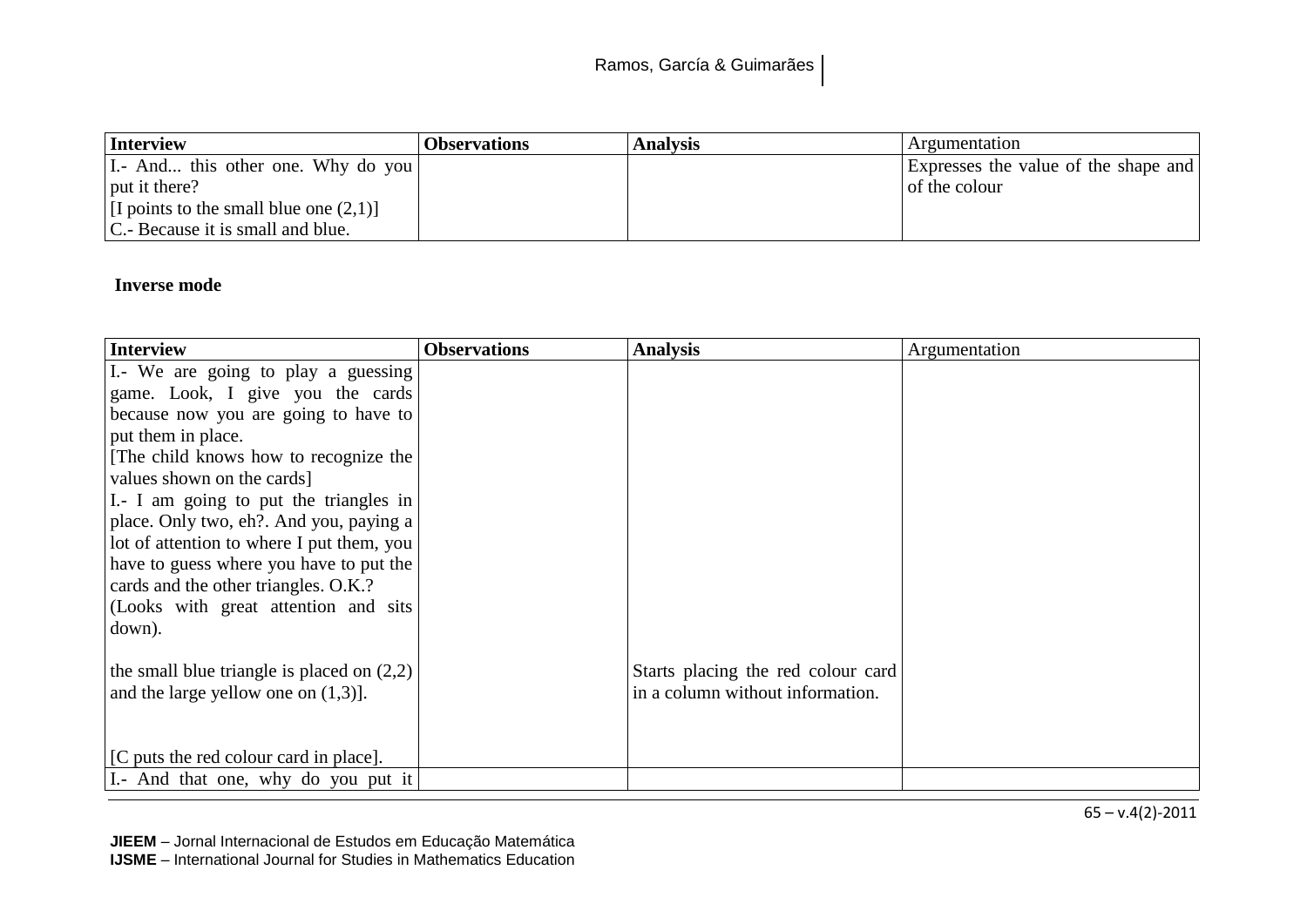| <b>Interview</b>                                               | <b>Observations</b>        | <b>Analysis</b>                     | Argumentation                      |
|----------------------------------------------------------------|----------------------------|-------------------------------------|------------------------------------|
| there?                                                         |                            |                                     |                                    |
| (No reply)                                                     |                            |                                     |                                    |
| (He places the blue colour card on the                         |                            | Uses the criteria of colour.        |                                    |
| yellow triangle and the yellow colour                          |                            |                                     |                                    |
| card on the blue triangle).                                    |                            | Manages to place the cards          |                                    |
| (He puts the card for large sizes in place)                    |                            | corresponding to the criterion size |                                    |
| and underneath it the card indicating                          |                            | in order.                           |                                    |
| small sizes).                                                  |                            |                                     |                                    |
| I.- And that one, why do you put it                            |                            |                                     | Expresses a value of the criterion |
| there?                                                         |                            |                                     | 'size'.                            |
| (I points to the card for large sizes).                        |                            |                                     |                                    |
| C.- Because it's big.                                          |                            |                                     |                                    |
| I.- Is that it? you'll leave it at that?.                      | I prompts the child to     |                                     |                                    |
| (Looks with great attention and sits inference on the actions. |                            |                                     |                                    |
| down).                                                         |                            |                                     |                                    |
| (He remains in silence looking at the                          |                            |                                     |                                    |
| grid)                                                          |                            |                                     |                                    |
| I.- This one. Why is it here?                                  |                            | Identifies the value on the card    |                                    |
| [I points with a finger to the blue colour]                    |                            |                                     |                                    |
| card].                                                         |                            |                                     |                                    |
| C.- Because it's blue.                                         |                            |                                     |                                    |
| I. - Is it O.K. there?                                         | I prompts inference on the |                                     |                                    |
| Shakes his head to say no and rapidly                          | colour.                    |                                     |                                    |
| swaps the position of the yellow and the                       |                            |                                     |                                    |
| blue colour cards.                                             |                            | Manages to follow the prompt.       |                                    |
| [The child, up until now has only placed]                      |                            |                                     |                                    |
| the cards]                                                     |                            |                                     |                                    |
| I.- So then, how do we put these                               |                            |                                     |                                    |
| triangles in place.                                            |                            |                                     |                                    |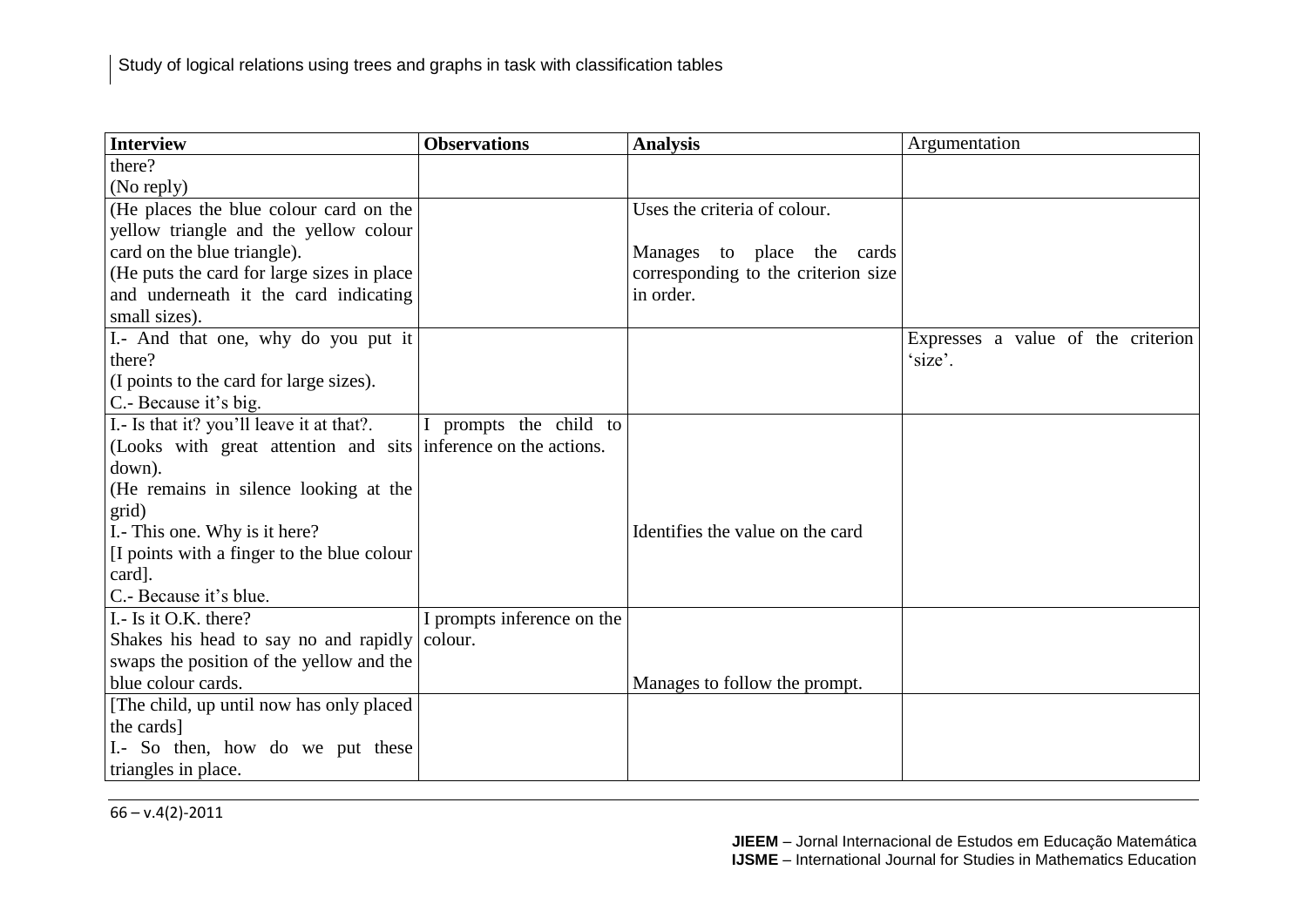| <b>Interview</b>                              | <b>Observations</b>      | <b>Analysis</b>                                       | Argumentation |
|-----------------------------------------------|--------------------------|-------------------------------------------------------|---------------|
| [I points to the triangles that have not]     |                          |                                                       |               |
| yet been used]                                | grid<br>Completes<br>the |                                                       |               |
| [C looks at the cards for each piece].        | following the columns.   |                                                       |               |
| [Places the large red triangle on $(1,1)$ ,   |                          | Correct positioning.                                  |               |
| the small red one on $(2,1)$ , the large blue |                          | It seems that he is following the                     |               |
| one on $(1,2)$ and the small yellow one       |                          | criteria colour                                       |               |
| on $(2,3)$ ]                                  |                          |                                                       |               |
| I. And this? Why do you put it here?          |                          |                                                       |               |
| (I points to the small yellow triangle on     |                          |                                                       |               |
| (2,3)                                         |                          |                                                       |               |
| C.- Because the yellow one is here and        |                          |                                                       |               |
| the small one goes here.                      |                          | Identifies the two value of the Expresses two values. |               |
| [C points with a finger to the cards for      |                          | piece                                                 |               |
| yellow and small].                            |                          |                                                       |               |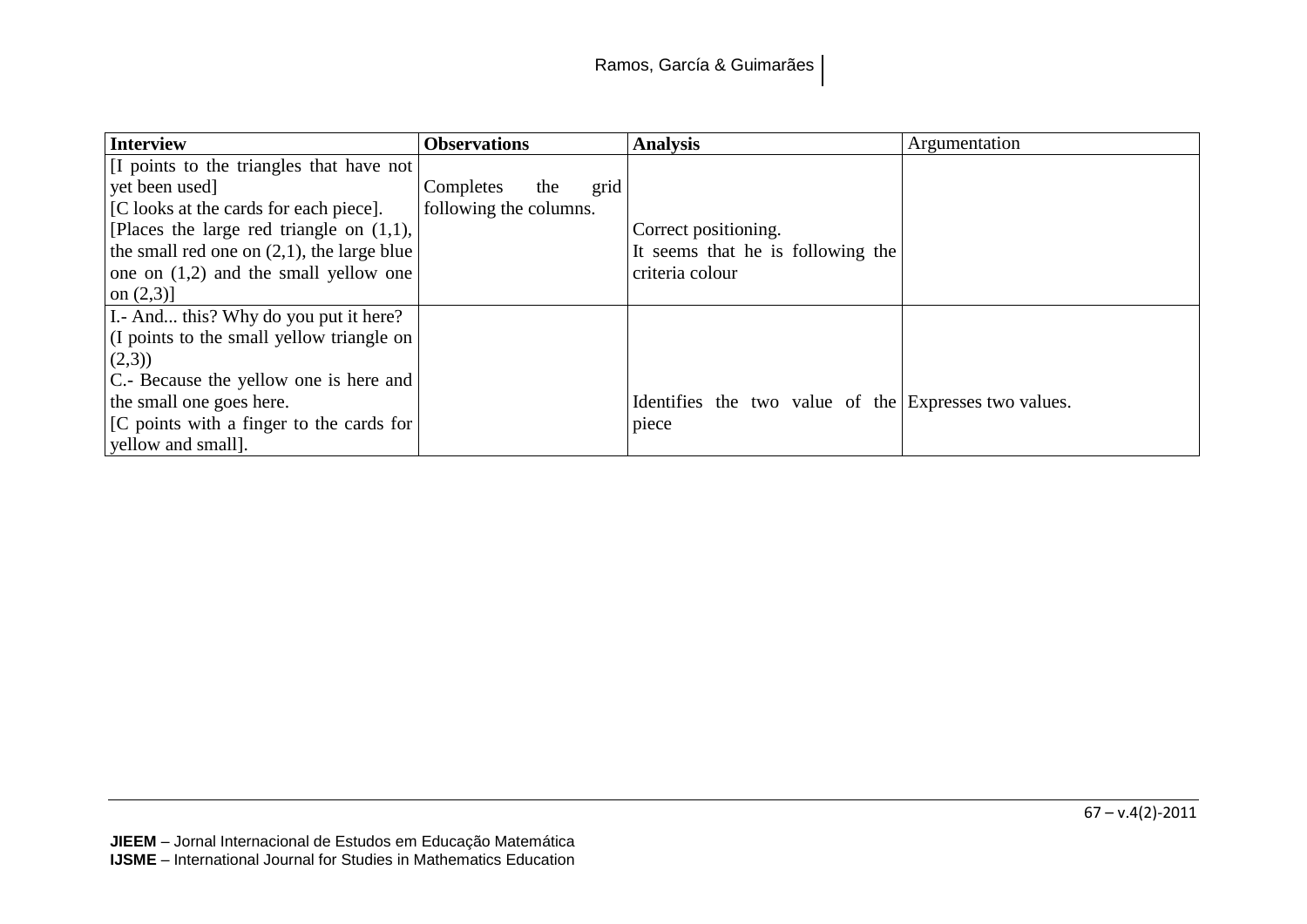## **ANNEX II SYMBOLIZATION OF RELATIONAL DIAGRAMS**

#### **OBJECTS Observables (Obs. O)**



**Coordinates (Coord. O)**

## **Grid of Squares**

#### **SUBJECT**

#### **Observables (Obs. S)**

*Action of observing* the triangles. Code:

*Action of observing the* codes*.* Code:

*Actions of observing* the grid at any moment in time: Code:

#### **Coordinates (Coord. S)**

*Relations of appurtenance*: a triangle belonging to the class: Formed of triangles of the same colour. Actions recognising this relation. Code:



**JIEEM** – Jornal Internacional de Estudos em Educação Matemática **IJSME** – International Journal for Studies in Mathematics Education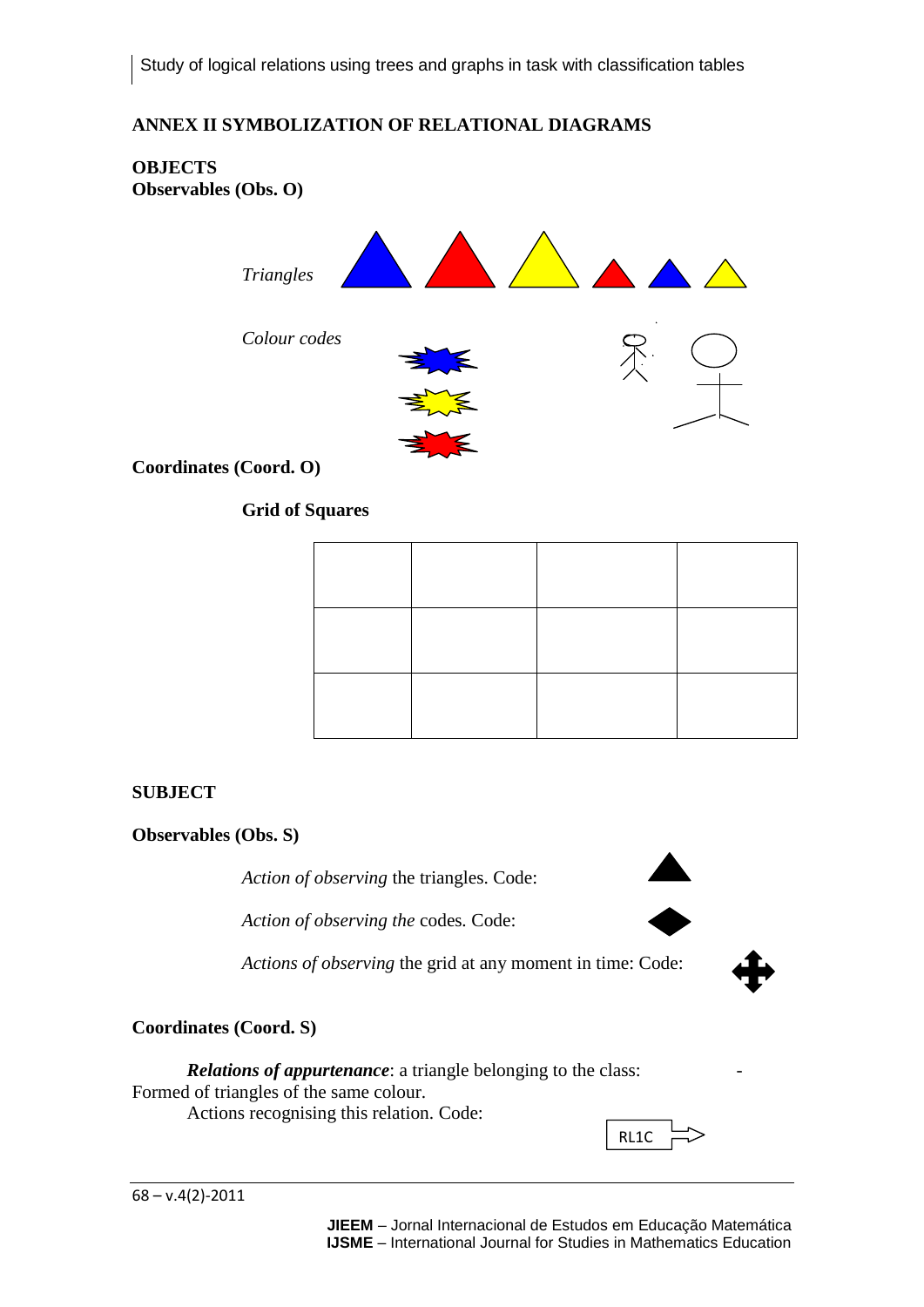Formed of triangles of the same size.

Actions recognising this relation. Code:





*Conjunctive relations*: Conjunction of values, of both attributes, shown by the grid for the square at row i and column j.

*Actions recognising this relation.* Code:



 *L*

*Relations of appurtenance Level 3: a triangle belonging to a square at row i, column j of the grid:*

*Actions recognising* this relation*.* Code:



The chain of actions taken by the child are symbolized by the Code:

*Actions selecting* a particular triangle. Codes: